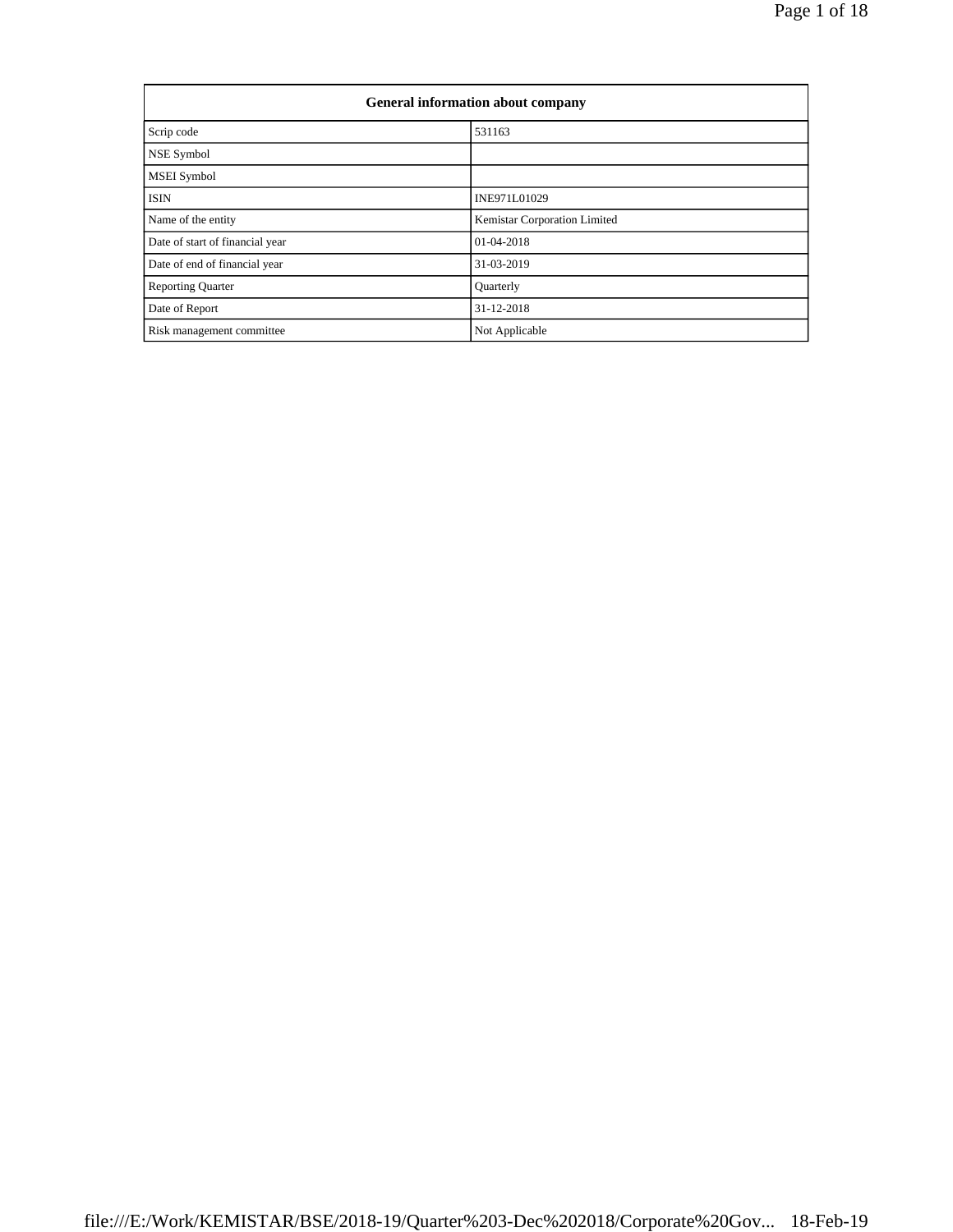|                | <b>Annexure I</b>                                                                                                                                                                                                                                                                                                                                                                                                                                  |                                     |            |          |                                                       |                   |                                                                                                                                                                           |                                                                                                                                                                                                               |                                      |                                             |                                                                                      |              |                  |  |  |
|----------------|----------------------------------------------------------------------------------------------------------------------------------------------------------------------------------------------------------------------------------------------------------------------------------------------------------------------------------------------------------------------------------------------------------------------------------------------------|-------------------------------------|------------|----------|-------------------------------------------------------|-------------------|---------------------------------------------------------------------------------------------------------------------------------------------------------------------------|---------------------------------------------------------------------------------------------------------------------------------------------------------------------------------------------------------------|--------------------------------------|---------------------------------------------|--------------------------------------------------------------------------------------|--------------|------------------|--|--|
|                | Annexure I to be submitted by listed entity on quarterly basis                                                                                                                                                                                                                                                                                                                                                                                     |                                     |            |          |                                                       |                   |                                                                                                                                                                           |                                                                                                                                                                                                               |                                      |                                             |                                                                                      |              |                  |  |  |
|                |                                                                                                                                                                                                                                                                                                                                                                                                                                                    |                                     |            |          |                                                       |                   |                                                                                                                                                                           | I. Composition of Board of Directors                                                                                                                                                                          |                                      |                                             |                                                                                      |              |                  |  |  |
|                |                                                                                                                                                                                                                                                                                                                                                                                                                                                    |                                     |            |          |                                                       |                   |                                                                                                                                                                           | Disclosure of notes on composition of board of directors explanatory                                                                                                                                          |                                      |                                             |                                                                                      |              |                  |  |  |
|                |                                                                                                                                                                                                                                                                                                                                                                                                                                                    |                                     |            |          |                                                       |                   |                                                                                                                                                                           |                                                                                                                                                                                                               |                                      |                                             | Is there any change in information of board of directors compare to previous quarter | Yes          |                  |  |  |
|                |                                                                                                                                                                                                                                                                                                                                                                                                                                                    |                                     |            |          |                                                       |                   |                                                                                                                                                                           |                                                                                                                                                                                                               |                                      |                                             | Wether the listed entity has a Regular Chairperson                                   | Yes          |                  |  |  |
| Sr             | No of<br>Directorship<br>in listed<br>Tenure<br>entities<br>Date of<br>Category<br>including<br>Title<br>of<br>Name of the<br>Category 2<br>Category 1<br>appointment<br>Date of<br><b>DIN</b><br>3 of<br>this listed<br>PAN<br>(Mr)<br>director<br>of directors<br>of directors<br>Director<br>cessation<br>in the<br>directors<br>entity (Refer<br>Ms)<br>(in)<br>current term<br>Regulation<br>months)<br>$25(1)$ of<br>Listing<br>Regulations) |                                     |            |          |                                                       |                   | Number of<br>memberships<br>in Audit/<br>Stakeholder<br>Committee<br>(s) including<br>this listed<br>entity (Refer<br>Regulation<br>$26(1)$ of<br>Listing<br>Regulations) | No of post<br>of<br>Chairperson<br>in Audit/<br>Stakeholder<br>Committee<br>held in<br>listed<br>entities<br>including<br>this listed<br>entity (Refer<br>Regulation<br>$26(1)$ of<br>Listing<br>Regulations) | Notes for<br>not<br>providing<br>PAN | Notes for<br>not<br>providing<br><b>DIN</b> |                                                                                      |              |                  |  |  |
|                | Mr                                                                                                                                                                                                                                                                                                                                                                                                                                                 | Ketankumar<br>Patel                 | AFJPP0418F | 01157786 | Executive<br>Director                                 | Chairperson       | <b>MD</b>                                                                                                                                                                 | 30-09-2014                                                                                                                                                                                                    |                                      | 60                                          | $\mathbf{1}$                                                                         | $\mathbf{0}$ | $\mathbf{0}$     |  |  |
| $\overline{c}$ | Mr                                                                                                                                                                                                                                                                                                                                                                                                                                                 | Vasantbhai<br>Savalia               | BJQPS0017K | 02249636 | Non-<br>Executive -<br>Non<br>Independent<br>Director | Not<br>Applicable |                                                                                                                                                                           | 10-09-2018                                                                                                                                                                                                    |                                      | 60                                          | 1                                                                                    | $\mathbf{1}$ | $\boldsymbol{0}$ |  |  |
| 3              | Mrs                                                                                                                                                                                                                                                                                                                                                                                                                                                | Naynaben<br>Patel                   | AVOPP7311G | 07157817 | Non-<br>Executive -<br>Independent<br>Director        | Not<br>Applicable |                                                                                                                                                                           | 30-09-2015                                                                                                                                                                                                    |                                      | 60                                          | 1                                                                                    | $\mathbf{0}$ | $\mathbf{0}$     |  |  |
| 4              | Mr                                                                                                                                                                                                                                                                                                                                                                                                                                                 | Maheshkumar<br>Dhanjibhai<br>Baldha | ANOPB6174M | 06542441 | Non-<br>Executive -<br>Independent<br>Director        | Not<br>Applicable |                                                                                                                                                                           | 27-04-2018                                                                                                                                                                                                    |                                      | 60                                          | $\mathbf{1}$                                                                         | 2            | $\mathbf{1}$     |  |  |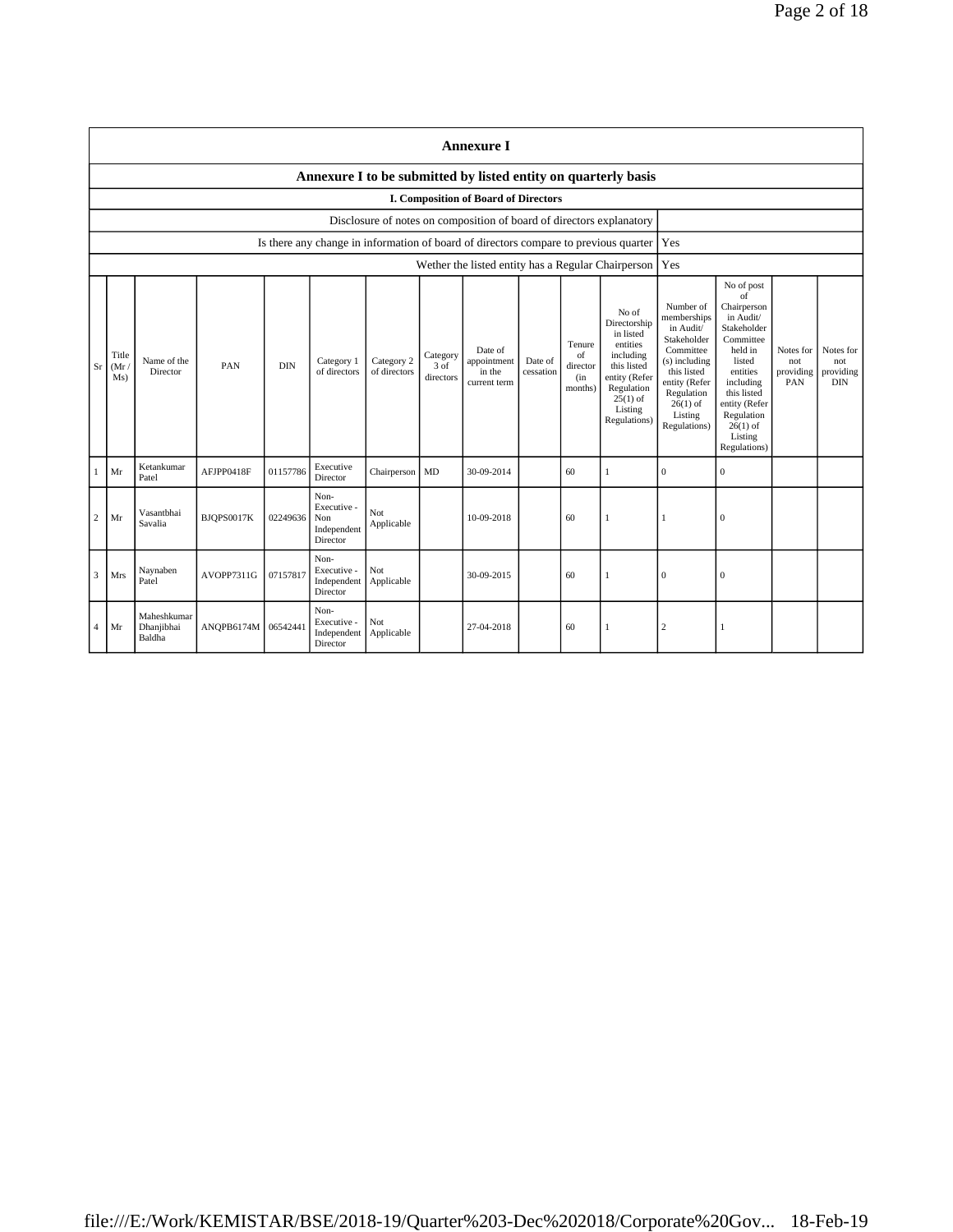|                | Annexure I to be submitted by listed entity on quarterly basis |                         |                     |            |                                                |                                 |                               |                                                                      |                      |                                             |                                                                                                                                                    |                                                                                                                                                                           |                                                                                                                                                                                                               |                                      |                                             |
|----------------|----------------------------------------------------------------|-------------------------|---------------------|------------|------------------------------------------------|---------------------------------|-------------------------------|----------------------------------------------------------------------|----------------------|---------------------------------------------|----------------------------------------------------------------------------------------------------------------------------------------------------|---------------------------------------------------------------------------------------------------------------------------------------------------------------------------|---------------------------------------------------------------------------------------------------------------------------------------------------------------------------------------------------------------|--------------------------------------|---------------------------------------------|
|                |                                                                |                         |                     |            |                                                |                                 |                               | <b>I. Composition of Board of Directors</b>                          |                      |                                             |                                                                                                                                                    |                                                                                                                                                                           |                                                                                                                                                                                                               |                                      |                                             |
|                |                                                                |                         |                     |            |                                                |                                 |                               | Disclosure of notes on composition of board of directors explanatory |                      |                                             |                                                                                                                                                    |                                                                                                                                                                           |                                                                                                                                                                                                               |                                      |                                             |
| Sr             | Title<br>(Mr)<br>Ms)                                           | Name of the<br>Director | <b>PAN</b>          | <b>DIN</b> | Category 1<br>of directors                     | Category<br>$2$ of<br>directors | Category<br>3 of<br>directors | Date of<br>appointment<br>in the<br>current term                     | Date of<br>cessation | Tenure<br>of<br>director<br>(in)<br>months) | No of<br>Directorship<br>in listed<br>entities<br>including<br>this listed<br>entity (Refer<br>Regulation<br>$25(1)$ of<br>Listing<br>Regulations) | Number of<br>memberships<br>in Audit/<br>Stakeholder<br>Committee<br>(s) including<br>this listed<br>entity (Refer<br>Regulation<br>$26(1)$ of<br>Listing<br>Regulations) | No of post<br>of<br>Chairperson<br>in Audit/<br>Stakeholder<br>Committee<br>held in<br>listed<br>entities<br>including<br>this listed<br>entity (Refer<br>Regulation<br>$26(1)$ of<br>Listing<br>Regulations) | Notes for<br>not<br>providing<br>PAN | Notes for<br>not<br>providing<br><b>DIN</b> |
| 5 <sub>5</sub> | Mr                                                             | Maheshkumar<br>Kanani   | ABAPK6701D 00230163 |            | Non-<br>Executive -<br>Independent<br>Director | Not<br>Applicable               |                               | 30-09-2016                                                           |                      | 60                                          |                                                                                                                                                    | $\overline{c}$                                                                                                                                                            |                                                                                                                                                                                                               |                                      |                                             |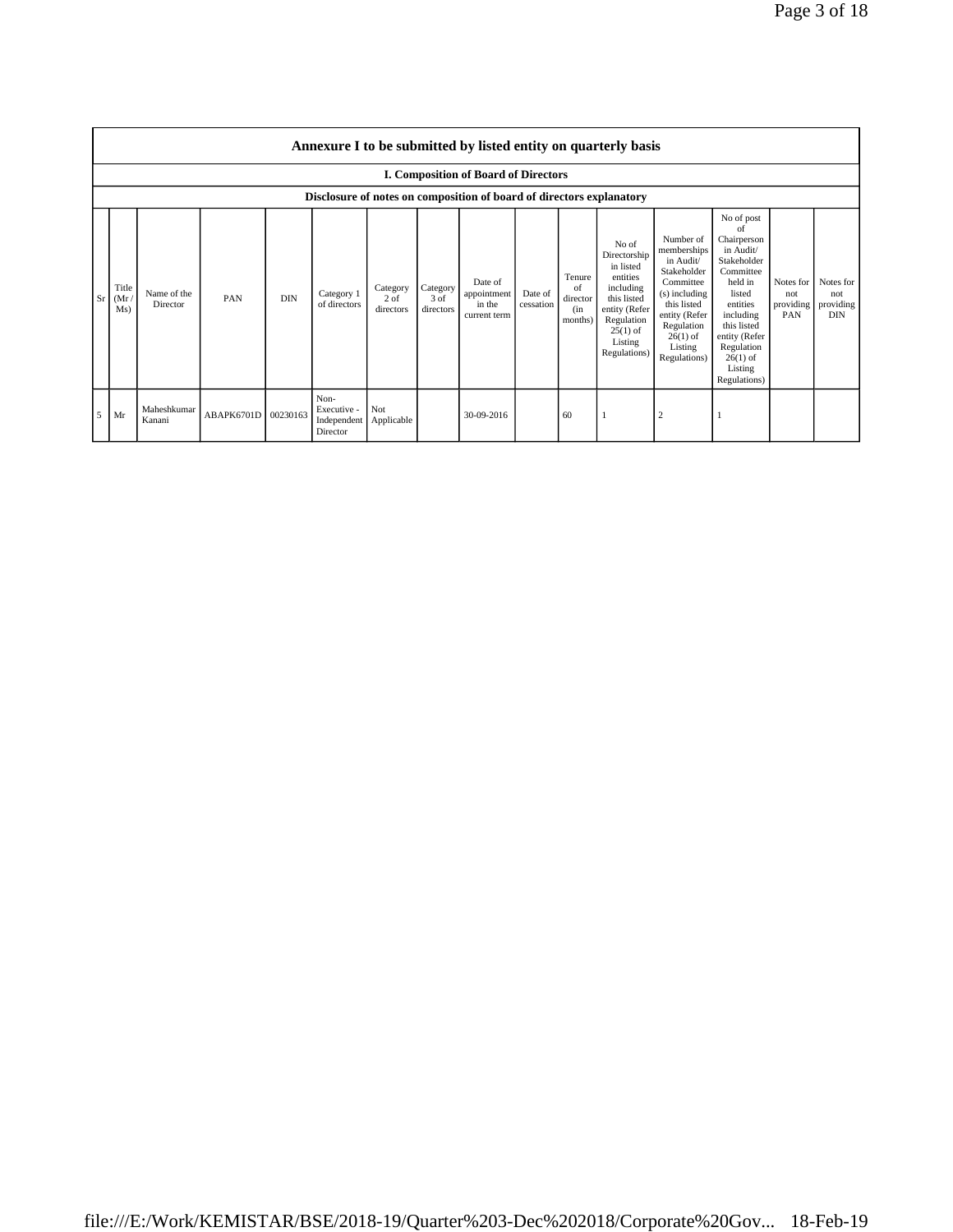| Annexure 1                                                                         |  |
|------------------------------------------------------------------------------------|--|
| <b>II. Composition of Committees</b>                                               |  |
| Disclosure of notes on composition of committees explanatory                       |  |
| Is there any change in information of committees compare to previous quarter   Yes |  |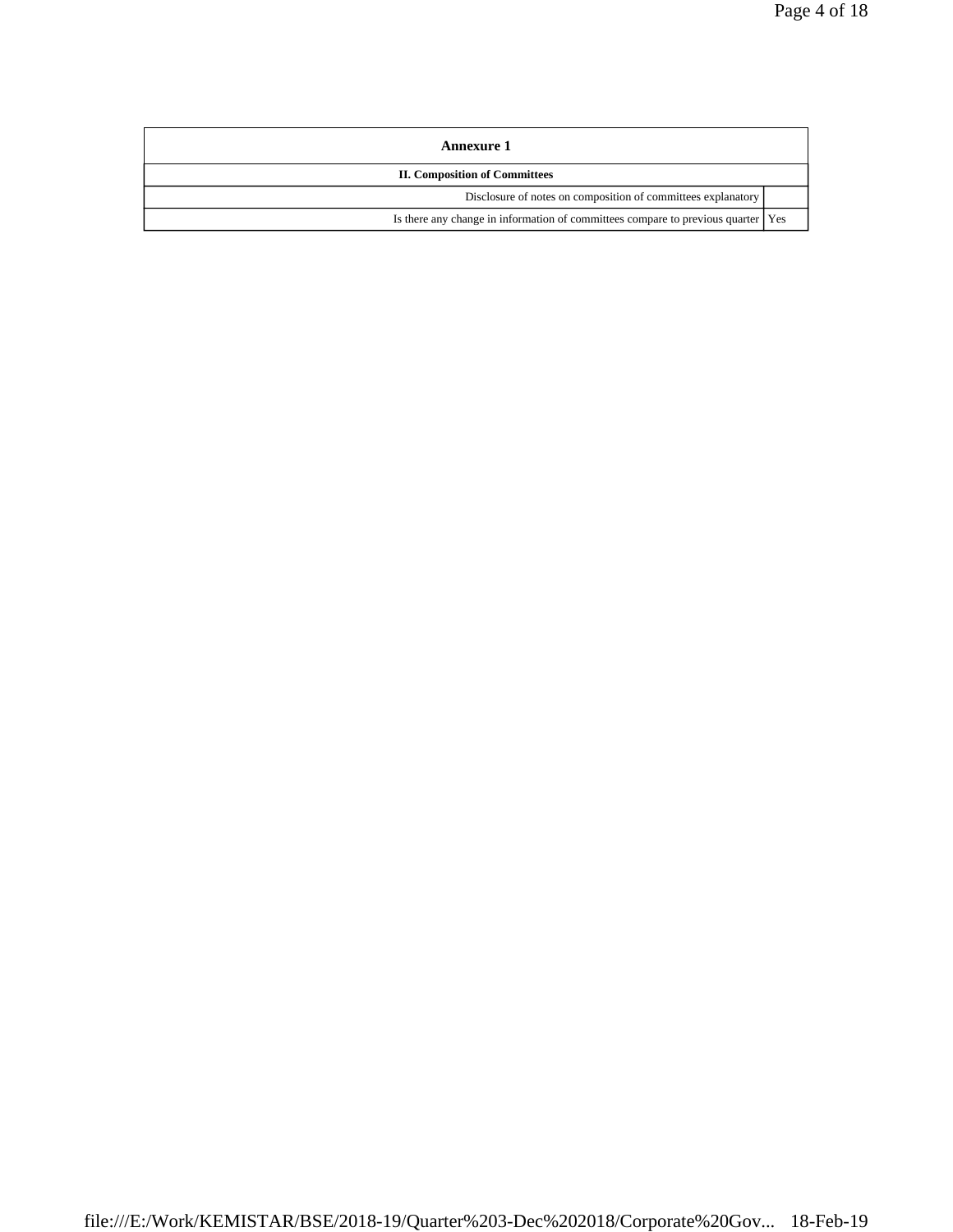|                | <b>Audit Committee Details</b>                                                                                                          |                                  |                                                    |             |            |  |         |  |  |  |  |  |
|----------------|-----------------------------------------------------------------------------------------------------------------------------------------|----------------------------------|----------------------------------------------------|-------------|------------|--|---------|--|--|--|--|--|
|                |                                                                                                                                         |                                  |                                                    |             |            |  |         |  |  |  |  |  |
| <b>Sr</b>      | <b>DIN</b><br>Name of Committee<br>Category 2 of<br>Date of<br>Category 1 of directors<br>directors<br>Appointment<br>Number<br>members |                                  |                                                    |             |            |  | Remarks |  |  |  |  |  |
|                | 00230163                                                                                                                                | Maheshkumar Kanani               | Non-Executive -<br><b>Independent Director</b>     | Member      | 27-04-2018 |  |         |  |  |  |  |  |
| $\overline{2}$ | 06542441                                                                                                                                | Maheshkumar<br>Dhanjibhai Baldha | Non-Executive -<br><b>Independent Director</b>     | Chairperson | 27-04-2018 |  |         |  |  |  |  |  |
| 3              | 02249636                                                                                                                                | Vasantbhai Savalia               | Non-Executive - Non<br><b>Independent Director</b> | Member      | 27-04-2018 |  |         |  |  |  |  |  |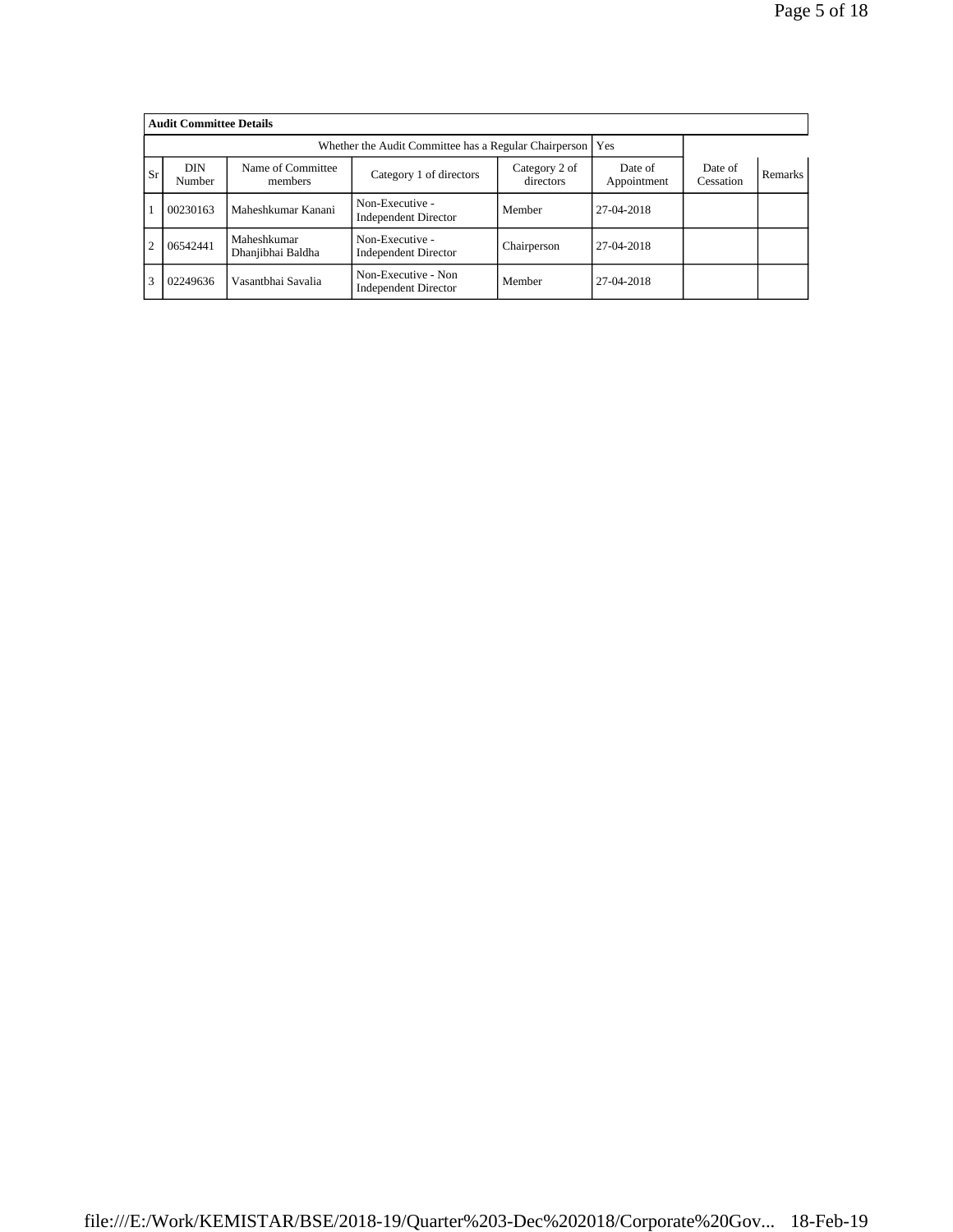|                                                                                              | Nomination and remuneration committee                                             |                                  |                                                |             |            |  |  |  |  |  |  |  |
|----------------------------------------------------------------------------------------------|-----------------------------------------------------------------------------------|----------------------------------|------------------------------------------------|-------------|------------|--|--|--|--|--|--|--|
|                                                                                              | Whether the Nomination and remuneration committee has a Regular Chairperson   Yes |                                  |                                                |             |            |  |  |  |  |  |  |  |
| <b>Sr</b>                                                                                    | <b>DIN</b><br>Number                                                              | Date of<br>Cessation             | Remarks                                        |             |            |  |  |  |  |  |  |  |
|                                                                                              | 06542441                                                                          | Maheshkumar<br>Dhanjibhai Baldha | Non-Executive -<br><b>Independent Director</b> | Chairperson | 27-04-2018 |  |  |  |  |  |  |  |
| $\overline{2}$                                                                               | 00230163                                                                          | Maheshkumar Kanani               | Non-Executive -<br><b>Independent Director</b> | Member      | 27-04-2018 |  |  |  |  |  |  |  |
| Non-Executive -<br>3<br>07157817<br>Nayanaben Patel<br>Member<br><b>Independent Director</b> |                                                                                   |                                  |                                                |             | 27-04-2018 |  |  |  |  |  |  |  |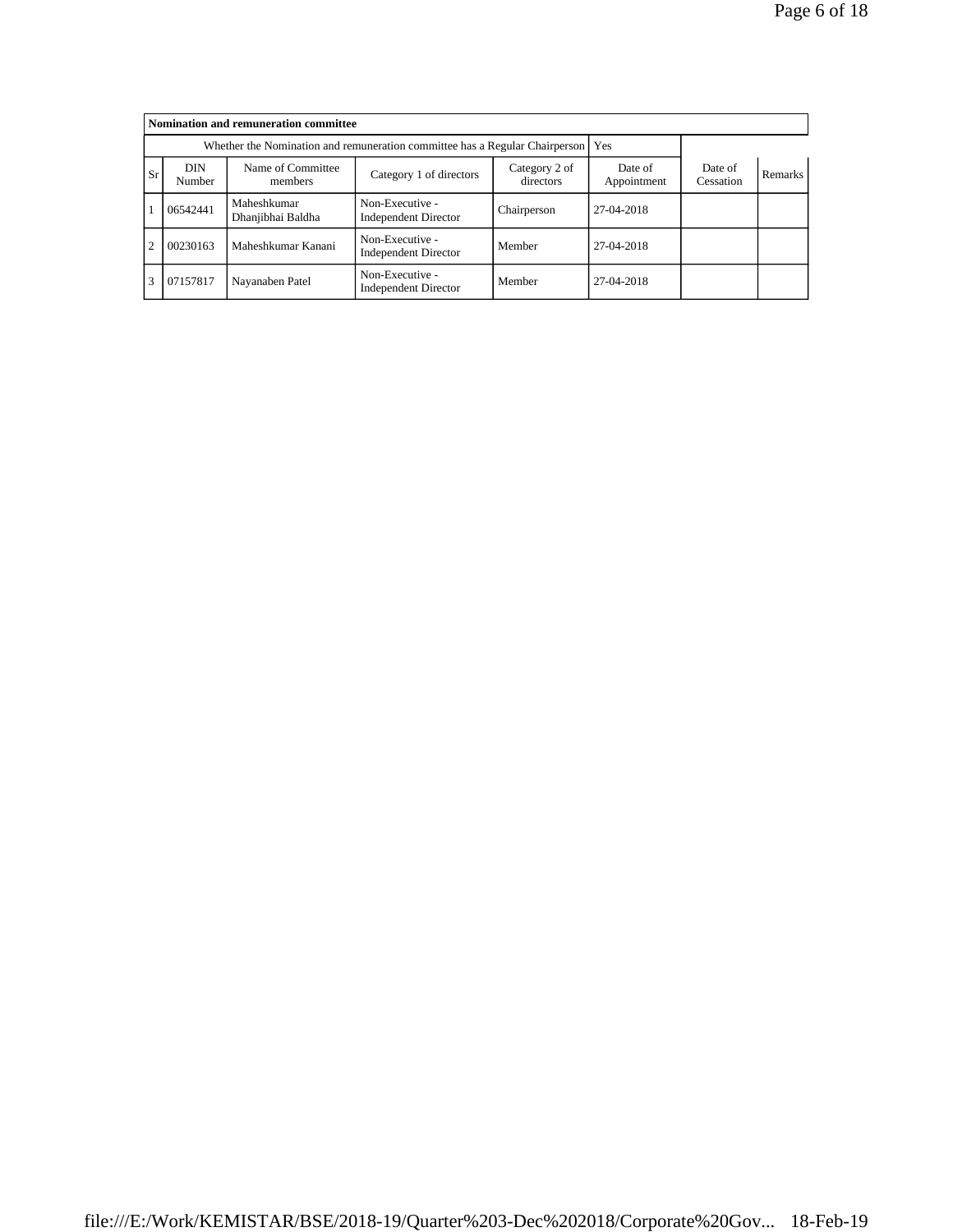|                | <b>Stakeholders Relationship Committee</b>                                      |                                  |                                                |                      |            |  |  |  |  |  |  |  |
|----------------|---------------------------------------------------------------------------------|----------------------------------|------------------------------------------------|----------------------|------------|--|--|--|--|--|--|--|
|                | Whether the Stakeholders Relationship Committee has a Regular Chairperson   Yes |                                  |                                                |                      |            |  |  |  |  |  |  |  |
| <b>Sr</b>      | DIN<br>Number                                                                   | Name of Committee<br>members     | Date of<br>Appointment                         | Date of<br>Cessation | Remarks    |  |  |  |  |  |  |  |
|                | 00230163                                                                        | Maheshkumar Kanani               | Non-Executive -<br><b>Independent Director</b> | Chairperson          | 27-04-2018 |  |  |  |  |  |  |  |
| $\overline{2}$ | 06542441                                                                        | Maheshkumar<br>Dhanjibhai Baldha | Non-Executive -<br><b>Independent Director</b> | Member               | 27-04-2018 |  |  |  |  |  |  |  |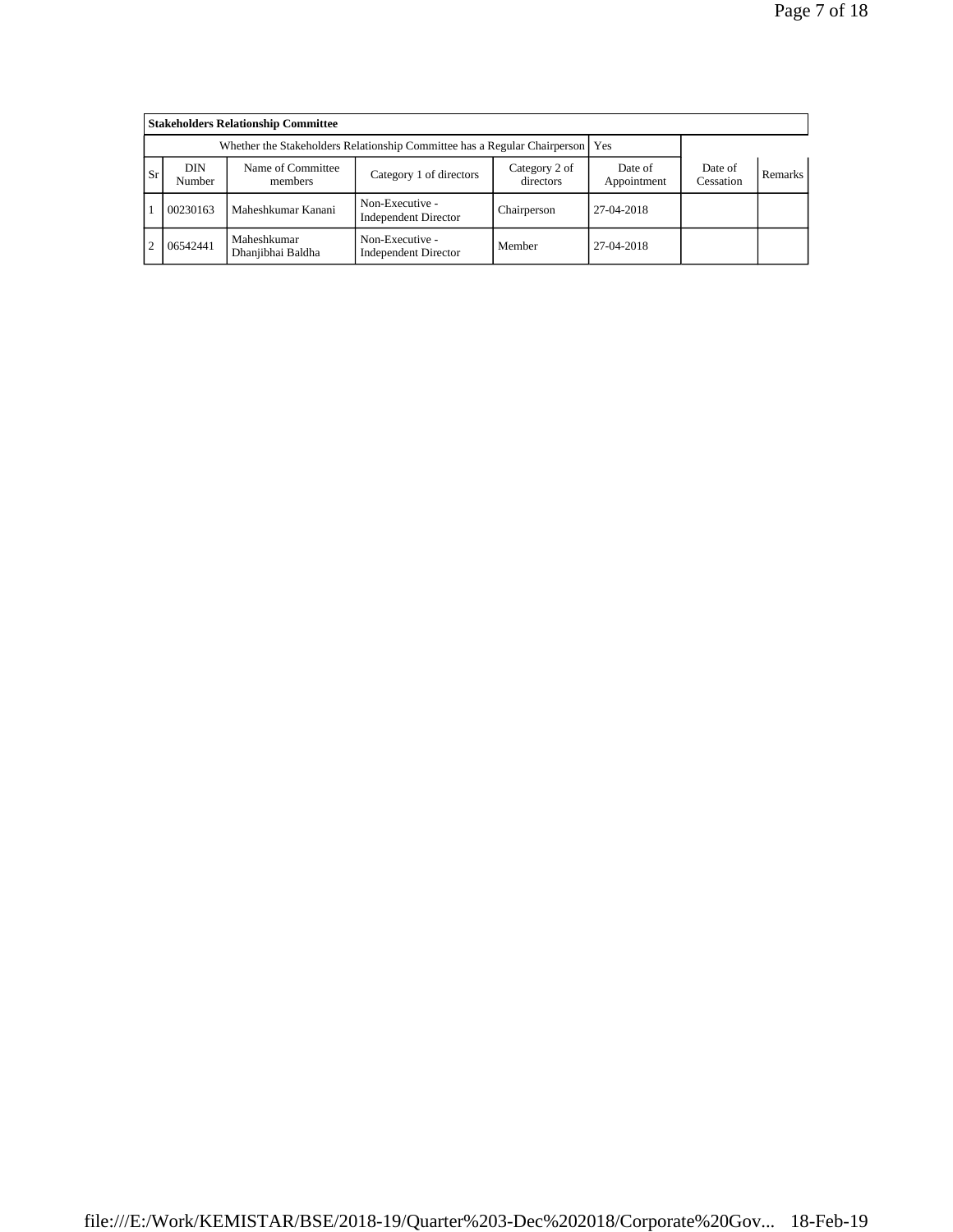|           | <b>Risk Management Committee</b> |                                                                 |                            |                            |                        |                      |                |  |  |  |  |
|-----------|----------------------------------|-----------------------------------------------------------------|----------------------------|----------------------------|------------------------|----------------------|----------------|--|--|--|--|
|           |                                  | Whether the Risk Management Committee has a Regular Chairperson |                            |                            |                        |                      |                |  |  |  |  |
| <b>Sr</b> | DIN<br>Number                    | Name of Committee<br>members                                    | Category 1 of<br>directors | Category 2 of<br>directors | Date of<br>Appointment | Date of<br>Cessation | <b>Remarks</b> |  |  |  |  |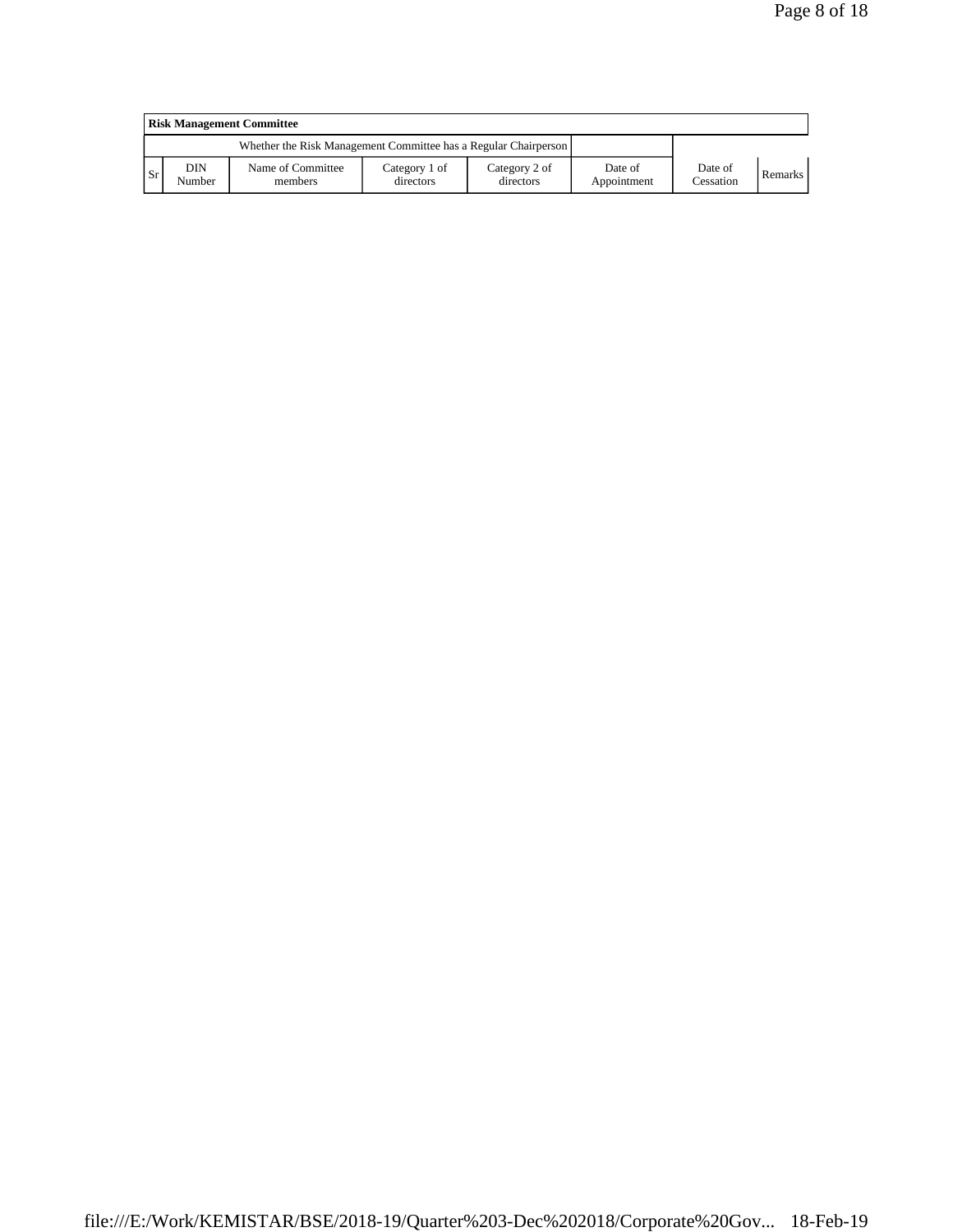|           | Corporate Social Responsibility Committee |                                                                                      |                            |                            |                        |                      |         |  |  |  |  |
|-----------|-------------------------------------------|--------------------------------------------------------------------------------------|----------------------------|----------------------------|------------------------|----------------------|---------|--|--|--|--|
|           |                                           | Whether the Corporate Social Responsibility Committee has a Regular Chairperson   No |                            |                            |                        |                      |         |  |  |  |  |
| <b>Sr</b> | <b>DIN</b><br>Number                      | Name of Committee<br>members                                                         | Category 1 of<br>directors | Category 2 of<br>directors | Date of<br>Appointment | Date of<br>Cessation | Remarks |  |  |  |  |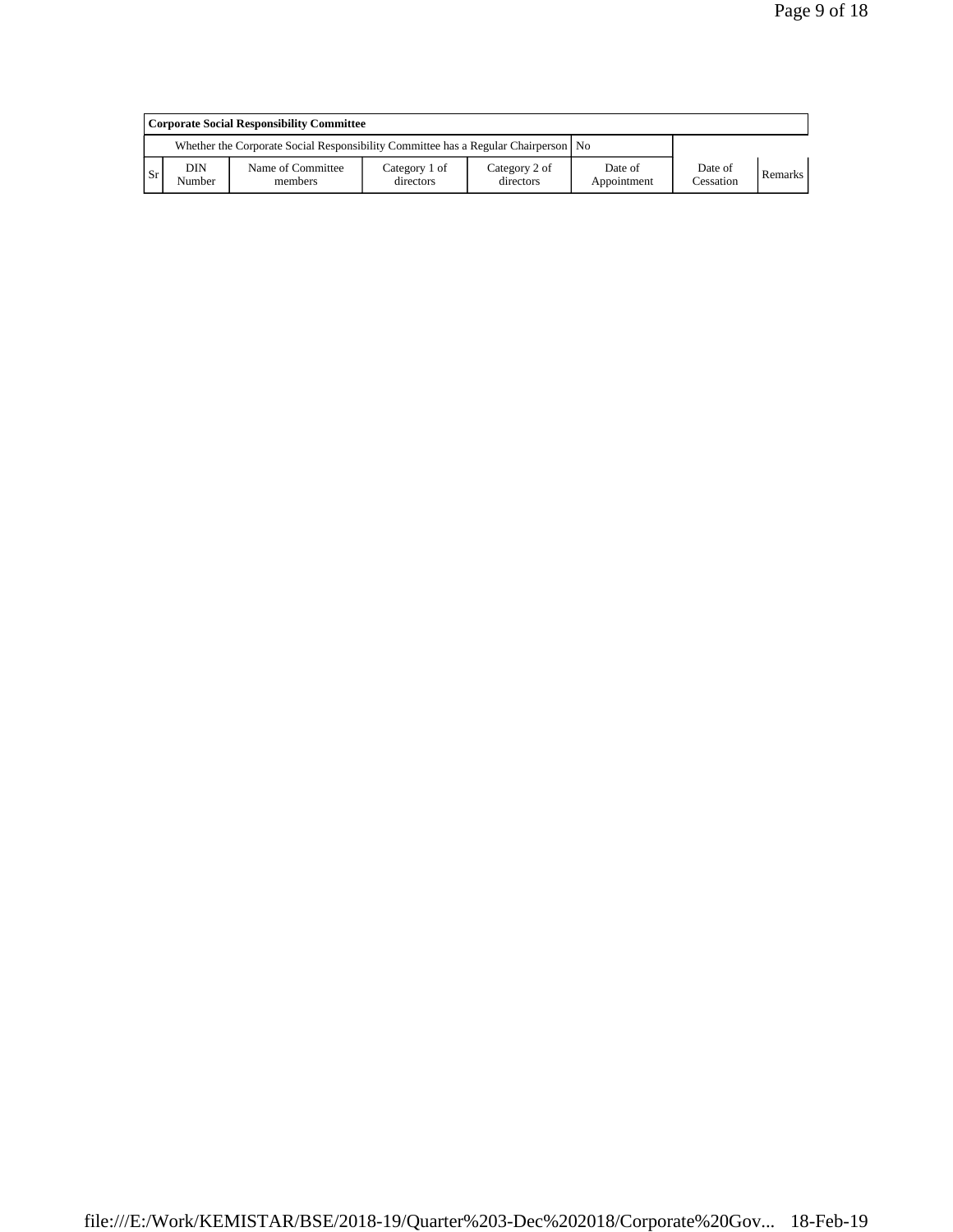| <b>Other Committee</b> |                                                                                                                         |  |  |  |  |  |  |
|------------------------|-------------------------------------------------------------------------------------------------------------------------|--|--|--|--|--|--|
|                        | Sr DIN Number Name of Committee members Name of other committee Category 1 of directors Category 2 of directors Remarks |  |  |  |  |  |  |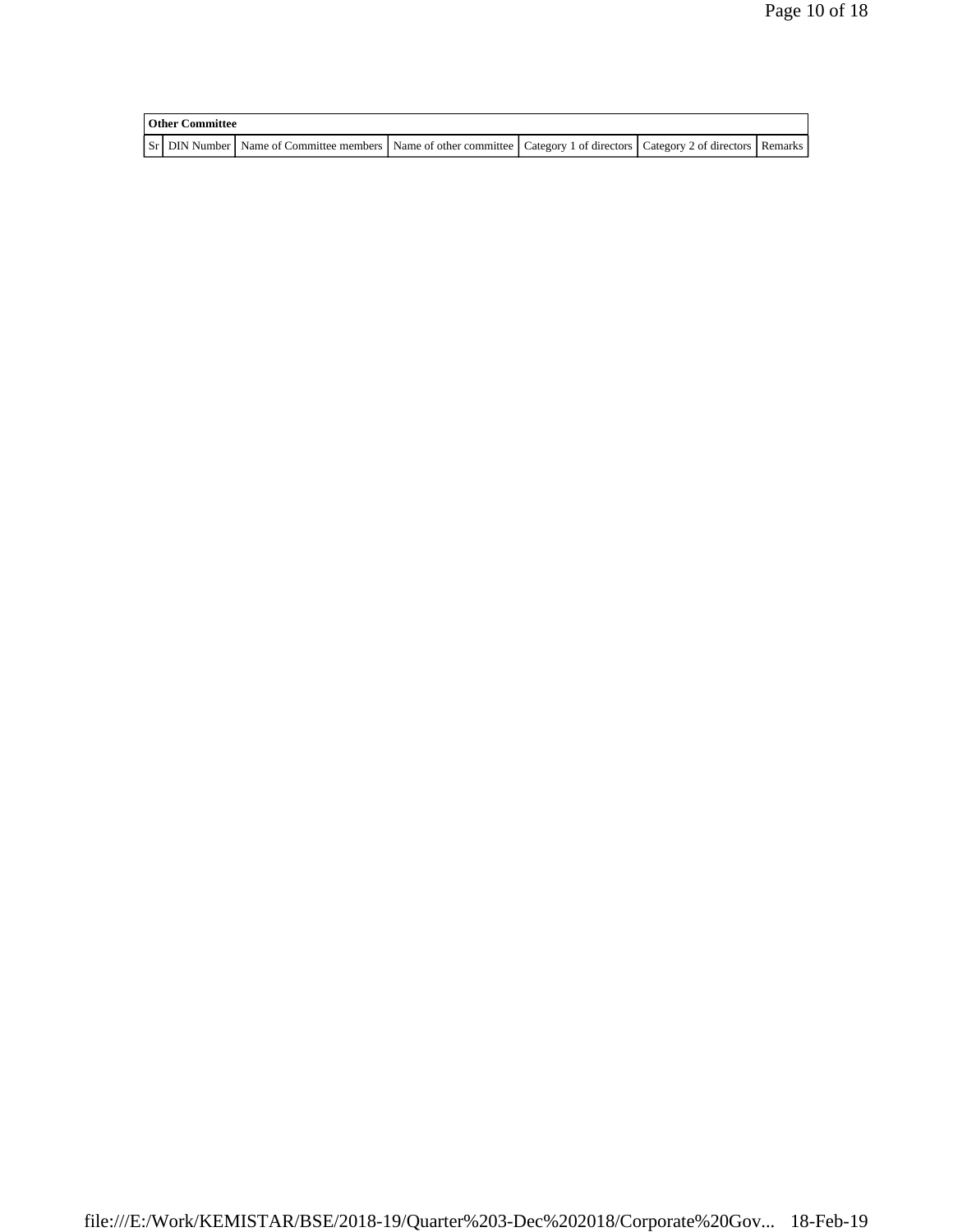|                | <b>Annexure 1</b>                                                |                                                         |                                                                |  |  |  |  |  |  |  |  |
|----------------|------------------------------------------------------------------|---------------------------------------------------------|----------------------------------------------------------------|--|--|--|--|--|--|--|--|
|                | <b>Annexure 1</b>                                                |                                                         |                                                                |  |  |  |  |  |  |  |  |
|                | III. Meeting of Board of Directors                               |                                                         |                                                                |  |  |  |  |  |  |  |  |
|                | Disclosure of notes on meeting of board of directors explanatory |                                                         |                                                                |  |  |  |  |  |  |  |  |
| Sr             | $Date(s)$ of meeting (if any) in the<br>previous quarter         | $Date(s)$ of meeting (if any) in the<br>current quarter | Maximum gap between any two consecutive (in<br>number of days) |  |  |  |  |  |  |  |  |
|                | 11-08-2018                                                       |                                                         |                                                                |  |  |  |  |  |  |  |  |
| $\overline{2}$ |                                                                  | 68                                                      |                                                                |  |  |  |  |  |  |  |  |
| 3              |                                                                  | 07-11-2018                                              | 18                                                             |  |  |  |  |  |  |  |  |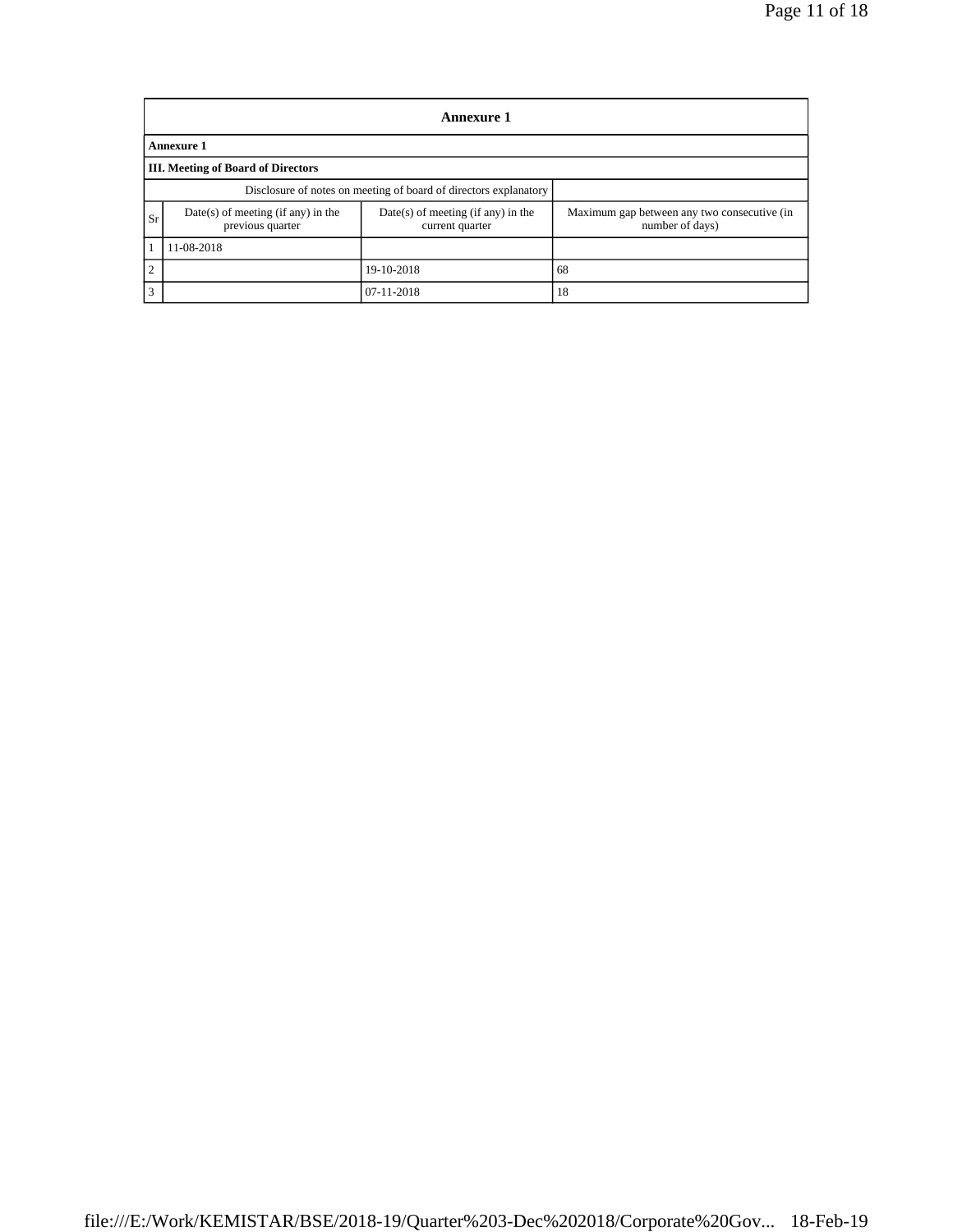| Annexure 1                       |                                                          |                                                                     |                                                     |                              |                                                                        |                                                                               |                               |  |  |  |
|----------------------------------|----------------------------------------------------------|---------------------------------------------------------------------|-----------------------------------------------------|------------------------------|------------------------------------------------------------------------|-------------------------------------------------------------------------------|-------------------------------|--|--|--|
| <b>IV. Meeting of Committees</b> |                                                          |                                                                     |                                                     |                              |                                                                        |                                                                               |                               |  |  |  |
|                                  | Disclosure of notes on meeting of committees explanatory |                                                                     |                                                     |                              |                                                                        |                                                                               |                               |  |  |  |
| <b>Sr</b>                        | Name of<br>Committee                                     | $Date(s)$ of meeting<br>of the committee in<br>the relevant quarter | Whether<br>requirement of<br>Quorum met<br>(Yes/No) | Requirement of<br>Ouorum met | $Date(s)$ of meeting<br>of the committee in<br>the previous<br>quarter | Maximum gap between<br>any two consecutive<br>meetings (in number of<br>days) | Name of<br>other<br>committee |  |  |  |
|                                  | Audit<br>Committee                                       | 07-11-2018                                                          | Yes                                                 |                              | 11-08-2018                                                             | 87                                                                            |                               |  |  |  |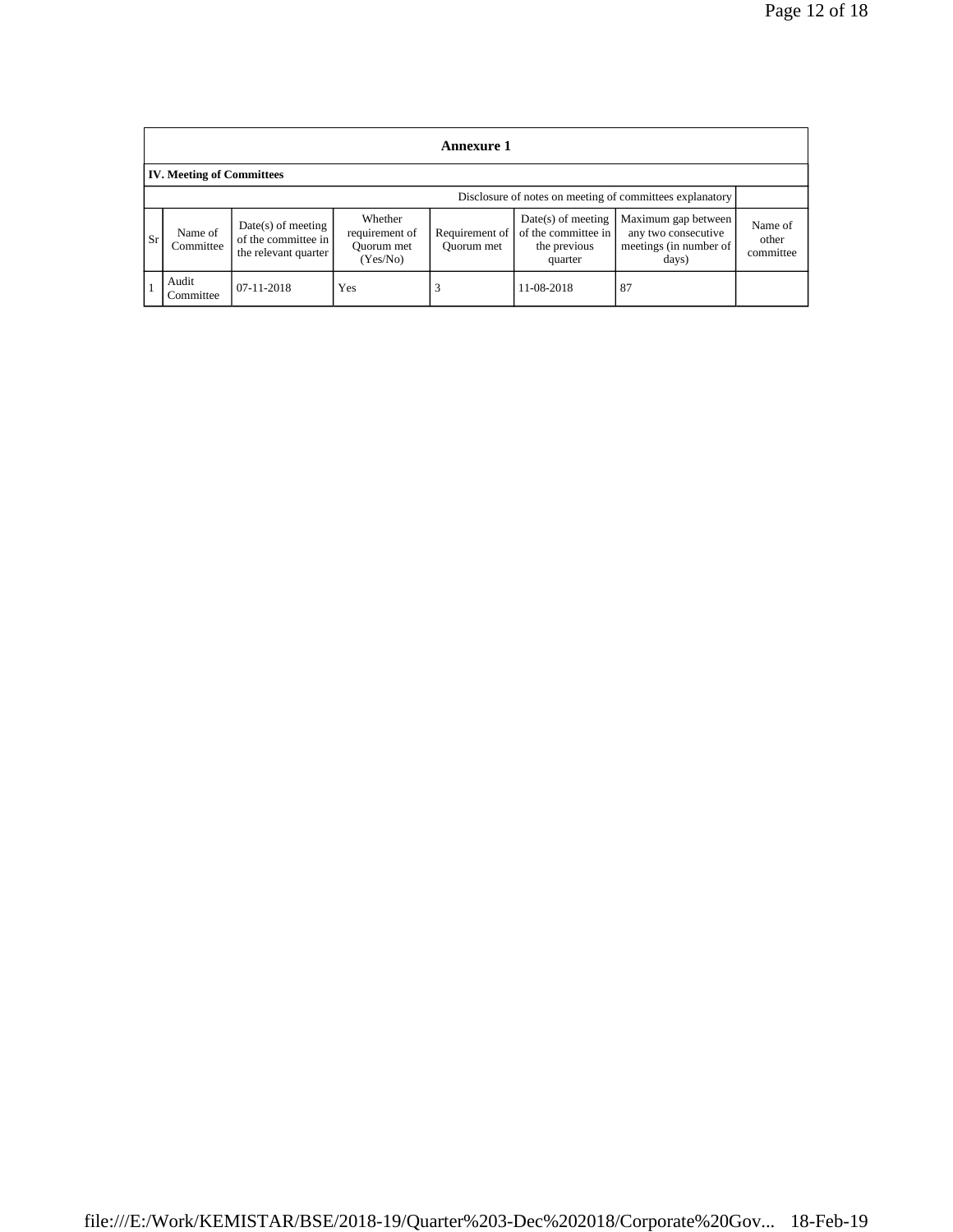|                                      | Annexure 1                                                                                                |                                  |                                                                    |  |  |  |
|--------------------------------------|-----------------------------------------------------------------------------------------------------------|----------------------------------|--------------------------------------------------------------------|--|--|--|
| <b>V. Related Party Transactions</b> |                                                                                                           |                                  |                                                                    |  |  |  |
|                                      | Subject                                                                                                   | Compliance status<br>(Yes/No/NA) | If status is "No" details of non-<br>compliance may be given here. |  |  |  |
|                                      | Whether prior approval of audit committee obtained                                                        | <b>NA</b>                        |                                                                    |  |  |  |
| $\overline{2}$                       | Whether shareholder approval obtained for material RPT                                                    | <b>NA</b>                        |                                                                    |  |  |  |
| 3                                    | Whether details of RPT entered into pursuant to omnibus approval<br>have been reviewed by Audit Committee | <b>NA</b>                        |                                                                    |  |  |  |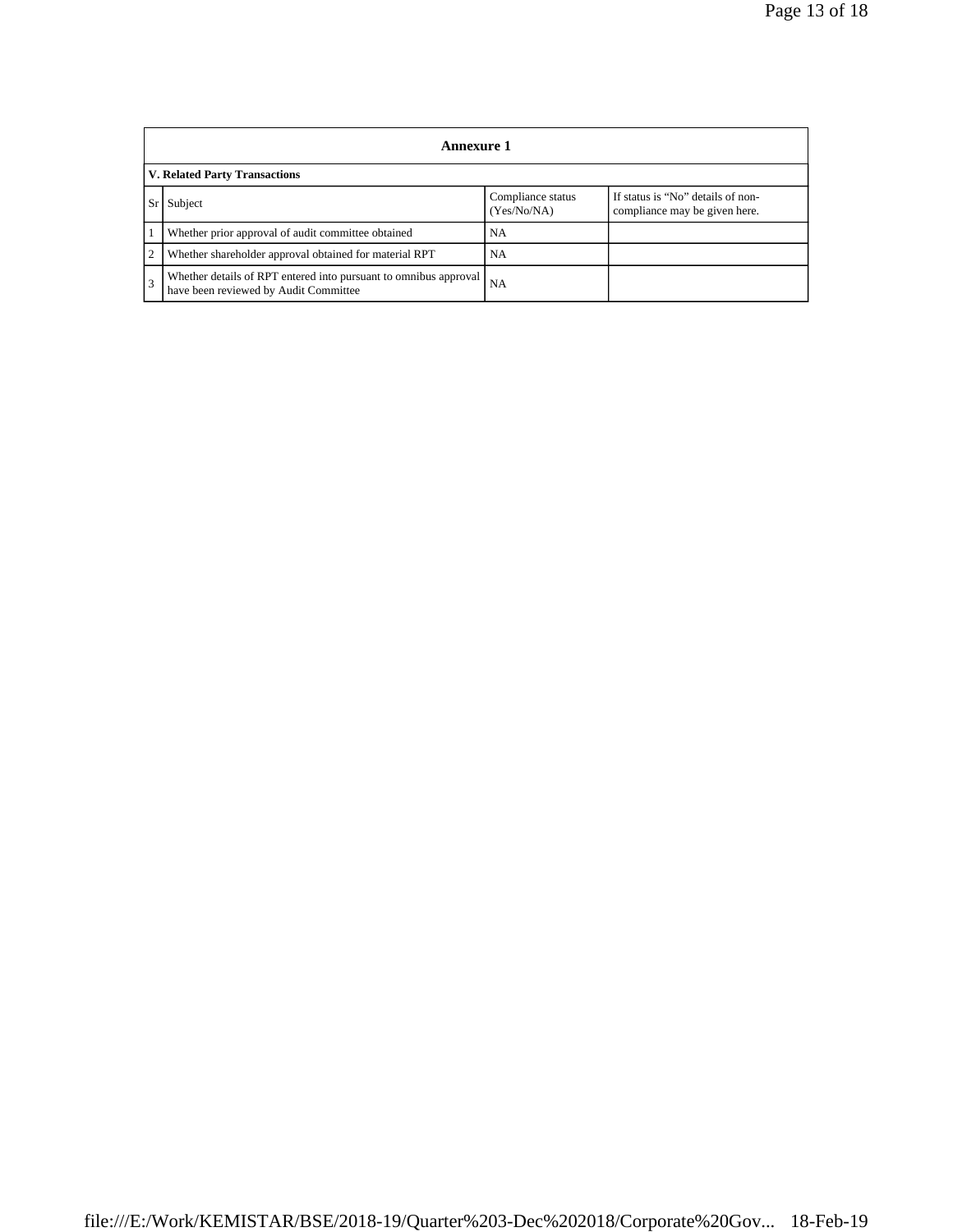|                         | <b>Annexure 1</b>                                                                                                                                                                                               |                              |  |  |  |
|-------------------------|-----------------------------------------------------------------------------------------------------------------------------------------------------------------------------------------------------------------|------------------------------|--|--|--|
| <b>VI.</b> Affirmations |                                                                                                                                                                                                                 |                              |  |  |  |
| Sr <sup>1</sup>         | Subject                                                                                                                                                                                                         |                              |  |  |  |
| $\mathbf{1}$            | The composition of Board of Directors is in terms of SEBI (Listing obligations and disclosure requirements)<br>Regulations, 2015                                                                                |                              |  |  |  |
| $\overline{c}$          | The composition of the following committees is in terms of SEBI(Listing obligations and disclosure<br>requirements) Regulations, 2015 a. Audit Committee                                                        | Yes                          |  |  |  |
| 3                       | The composition of the following committees is in terms of SEBI(Listing obligations and disclosure<br>requirements) Regulations, 2015. b. Nomination & remuneration committee                                   |                              |  |  |  |
| $\overline{4}$          | The composition of the following committees is in terms of SEBI(Listing obligations and disclosure<br>requirements) Regulations, 2015. c. Stakeholders relationship committee                                   | Yes                          |  |  |  |
| 5                       | The composition of the following committees is in terms of SEBI(Listing obligations and disclosure<br>requirements) Regulations, 2015. d. Risk management committee (applicable to the top 100 listed entities) |                              |  |  |  |
| 6                       | The committee members have been made aware of their powers, role and responsibilities as specified in SEBI<br>(Listing obligations and disclosure requirements) Regulations, 2015.                              | Yes                          |  |  |  |
| $\overline{7}$          | The meetings of the board of directors and the above committees have been conducted in the manner as specified<br>in SEBI (Listing obligations and disclosure requirements) Regulations, 2015.                  |                              |  |  |  |
| 8                       | This report and/or the report submitted in the previous quarter has been placed before Board of Directors.                                                                                                      | N <sub>o</sub>               |  |  |  |
| 9                       | Any comments/observations/advice of Board of Directors may be mentioned here:                                                                                                                                   | Textual<br>Information $(1)$ |  |  |  |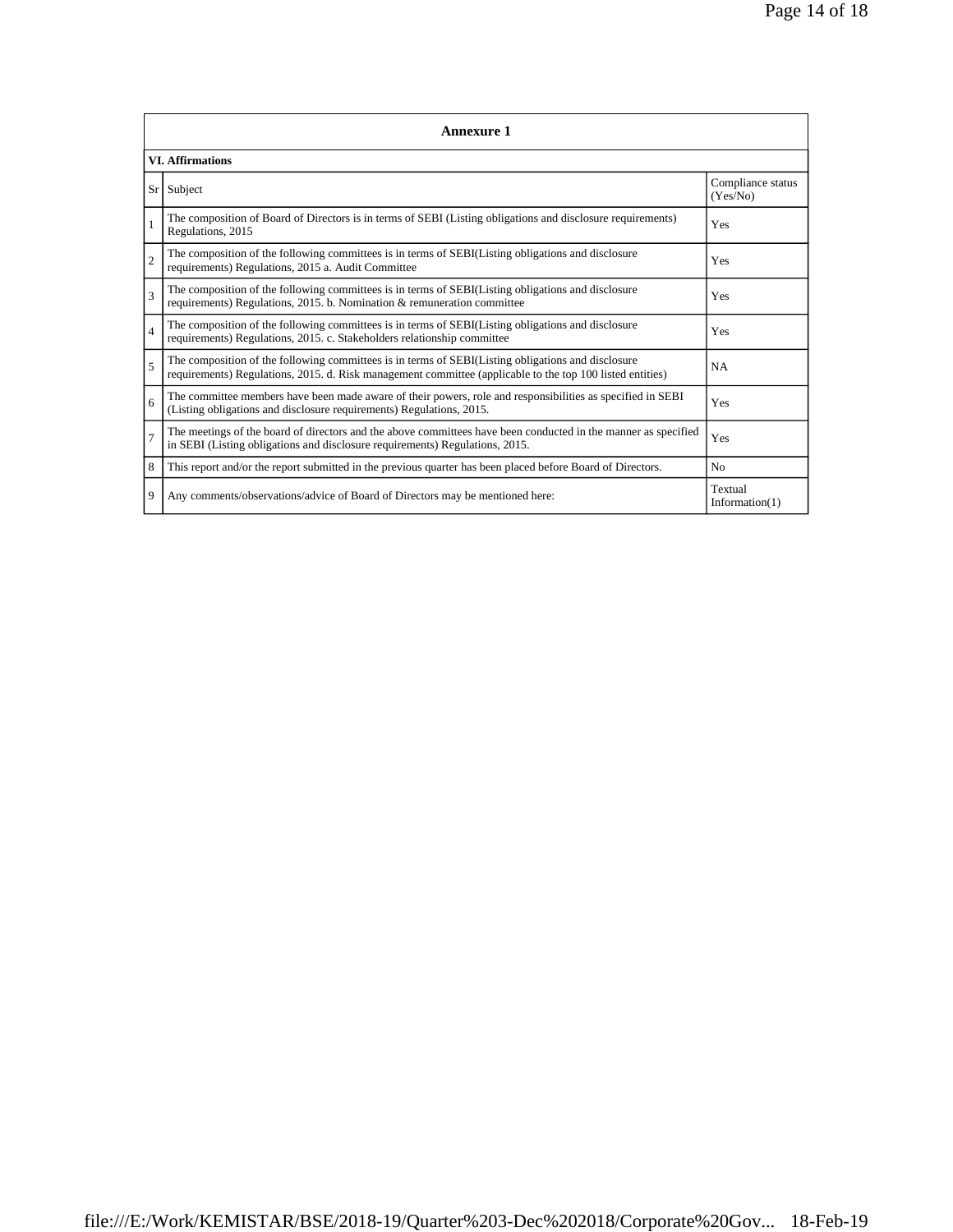| <b>Annexure 1</b> |                   |                          |
|-------------------|-------------------|--------------------------|
| Sr                | Subject           | Compliance status        |
|                   | Name of signatory | Ketankumar Patel         |
|                   | Designation       | <b>Managing Director</b> |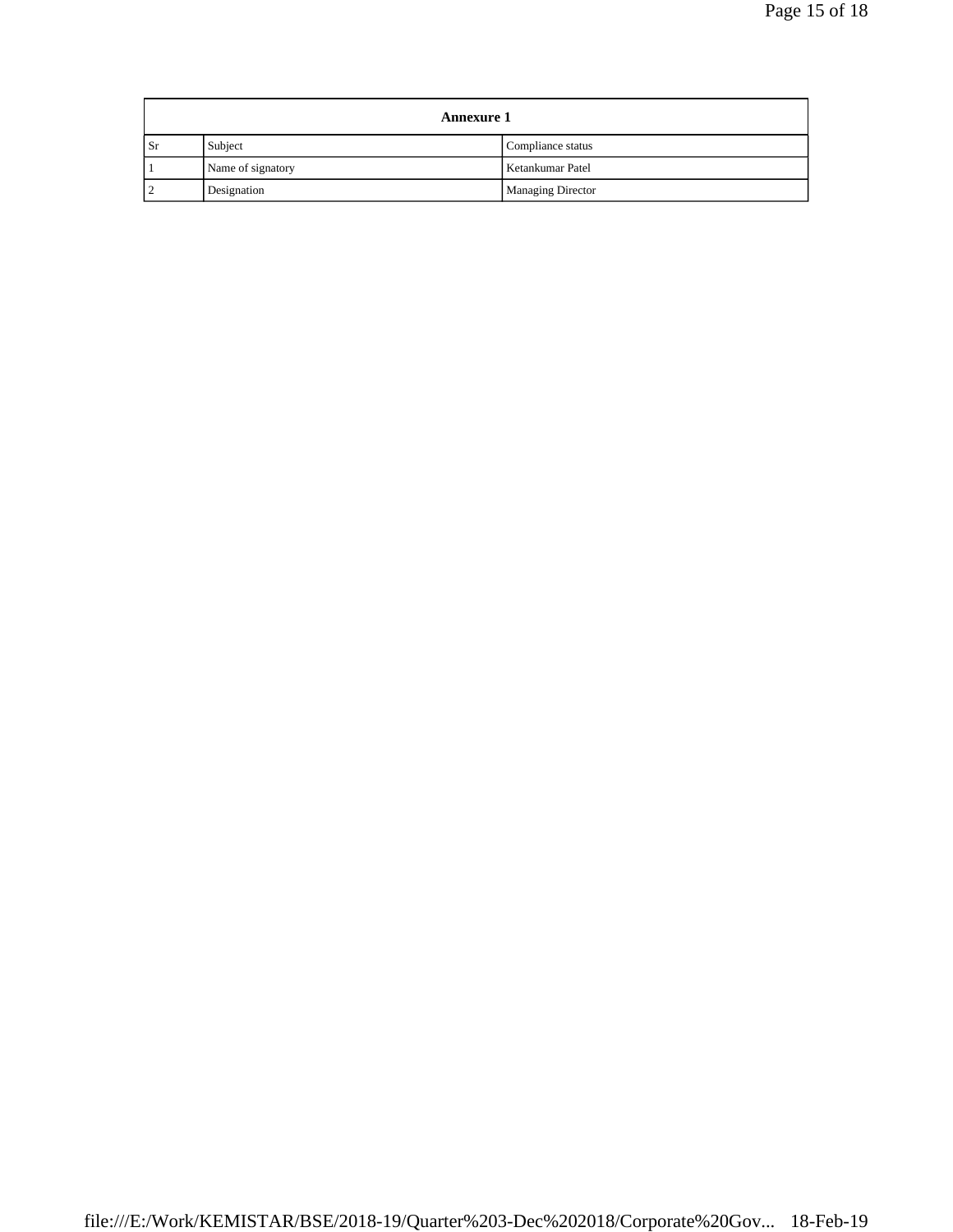| <b>Text Block</b>      |                                                                                                     |  |  |
|------------------------|-----------------------------------------------------------------------------------------------------|--|--|
| Textual Information(1) | Since, company is filing CG Report for the first time, in Point No. 8 herein above 'No' is selected |  |  |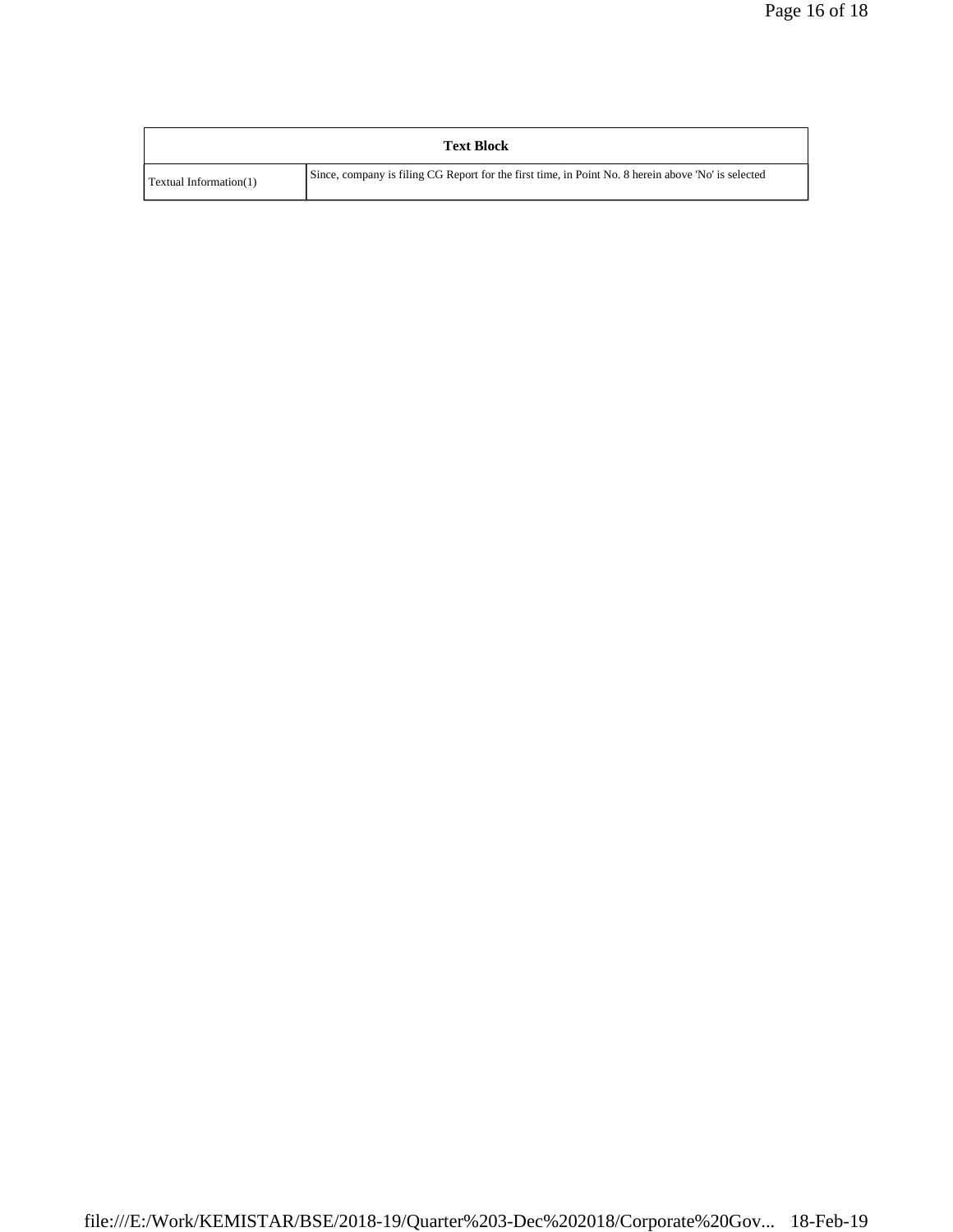| <b>Signatory Details</b> |                          |  |
|--------------------------|--------------------------|--|
| Name of signatory        | Ketankumar Patel         |  |
| Designation of person    | <b>Managing Director</b> |  |
| Place                    | Ahmedabad                |  |
| Date                     | 07-01-2019               |  |